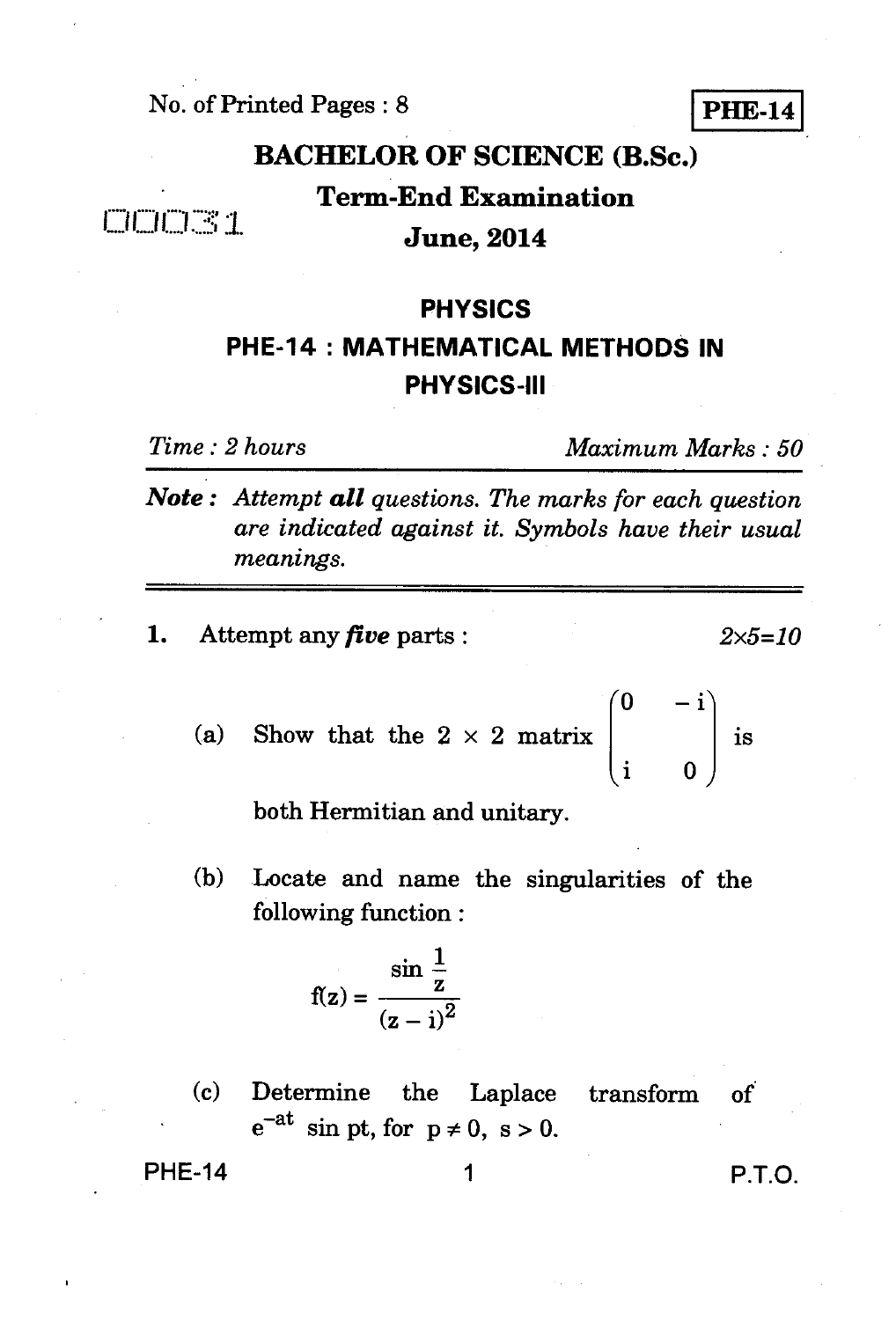- (d) Show that the cross product of two vectors,  $\overrightarrow{A} = \overrightarrow{B} \times \overrightarrow{C}$  can be expressed as  $A_i = \varepsilon_{ijk}$  B<sub>j</sub> C<sub>k</sub>, where  $\varepsilon_{iik}$  is an anti-symmetric tensor of rank 3.
- (e) Show that set  $\{1, \omega, \omega^2\}$  forms a cyclic group of order 3 under multiplication, where  $\omega$  is the imaginary cube root of unity.
- f) Calculate the residue of the function  $f(z) = \frac{ze^z}{2}$  $z^2 + a^2$
- (g) Evaluate the following integral :

$$
\int_{-\infty}^{\infty} e^{-x^2} x H_n(x) dx
$$

given that  $H_1(x) = 2x$ .

**2.** Attempt any *two* parts :  $5 \times 2 = 10$ 

 $\mathbf i$ 

- (a) Show that the eigenvalues of a Hermitian matrix are real and that distinct eigenvectors belonging to distinct eigenvalues are orthogonal.
- (b) For the quadratic equation  $3x^2 - 2xy + 3y^2 = 4$ , write down the matrix of coefficients and diagonalize it. Recast the equation in new variables and identify the conic section.

**PHE-14 2**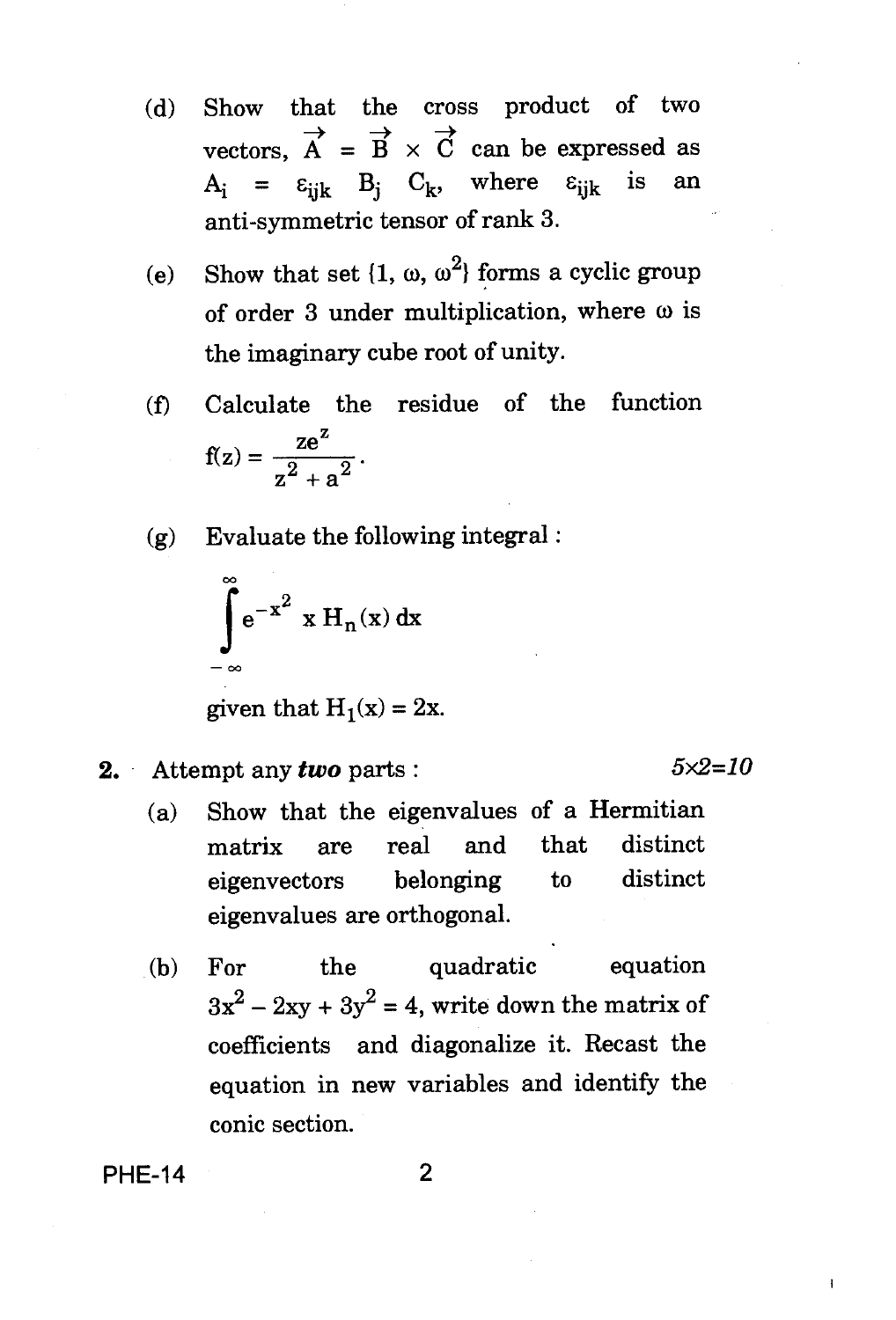(c) Obtain the eigenvalues and eigenvectors of the following matrix :

$$
A = \begin{pmatrix} 0 & 1 & 0 \\ 1 & 0 & 0 \\ 0 & 0 & 0 \end{pmatrix}
$$

- 3. Attempt any *one* part : *10* 
	- (a) Evaluate the following contour integral :

$$
\oint_C z^2 e^{a/z} dz
$$

where C is a unit circle about  $z = 0$ .

(b) Evaluate the following integral :

$$
\int_{0}^{\infty} \frac{\cos x}{x^2 + a^2} dx
$$

4. Attempt any *one* part : *10* 

- (a) Obtain the Fourier transform of the function  $e^{-ax^2}$ .
- (b) Using the Laplace transform method, solve the following initial value problem :

$$
\frac{d^2y}{dt^2} + \omega_0^2 y = F_0 \sin \omega t, \omega \neq \omega_0
$$
  
and  $y = 0$ ,  $\frac{dy}{dt} = 0$  at  $t = 0$ .

PHE-14 3 P.T.O.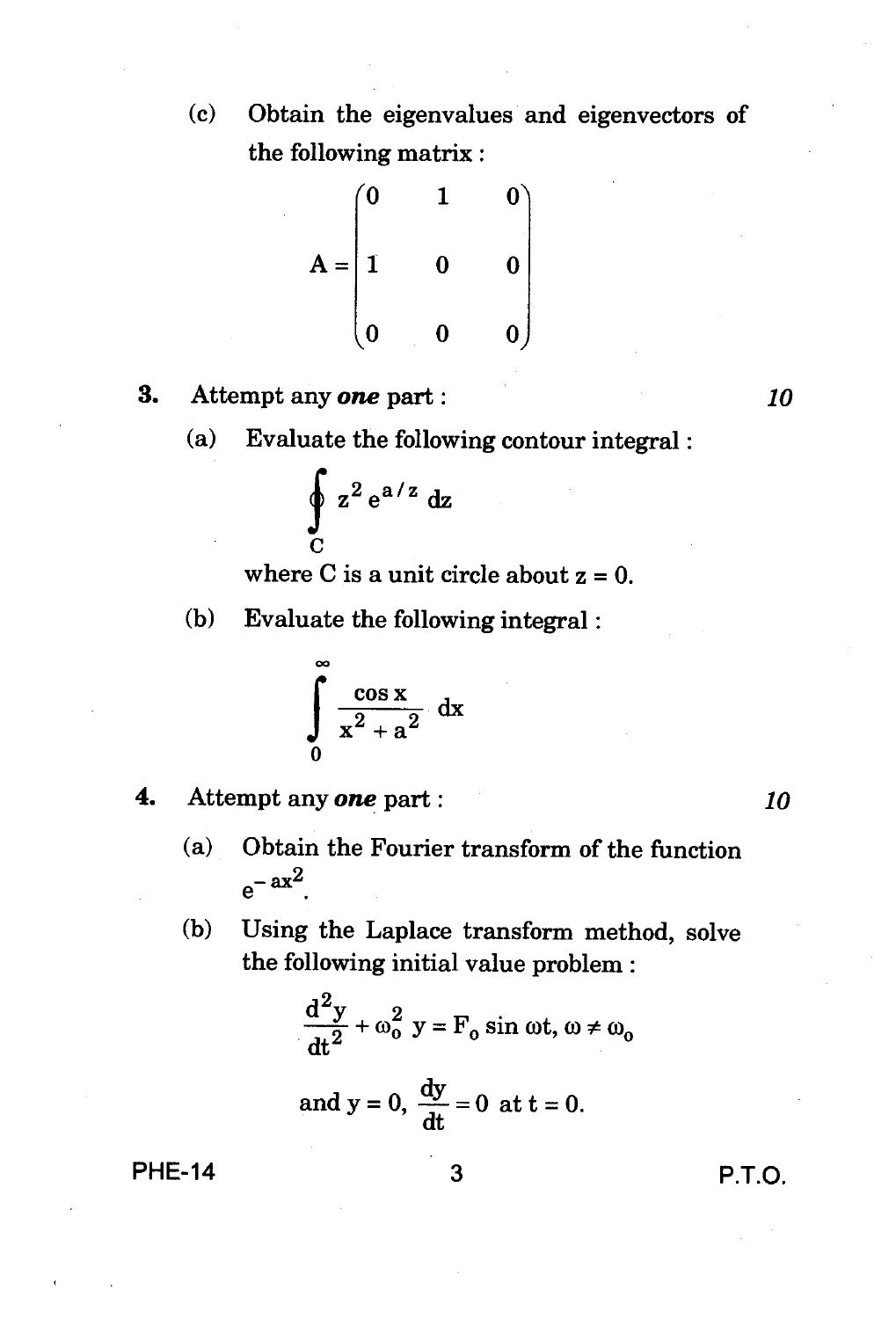#### 5. Attempt any *one* part : *10*

(a) Using the following representation :

$$
J_n(x)=\sum_{k=0}^\infty\;(-1)^k\,\frac{1}{k\,! \left(n+k\right)!\left(\frac{x}{2}\right)}^{2k+n}
$$

show that

$$
J_1(x) + J_3(x) = \frac{4}{x} J_2(x)
$$

(b) Using the generating function for Legendre polynomials :  $\mathcal{L}_{\mathrm{in}}$ 

$$
g(x, t) = \frac{1}{\sqrt{1 - 2tx + t^2}} = \sum_{n=0}^{\infty} P_n(x) t^n
$$

show that

$$
2x P'_n(x) + P_n(x) = P'_{n+1}(x) + P'_{n-1}(x)
$$

PHE-14 4

 $\mathbf{r}$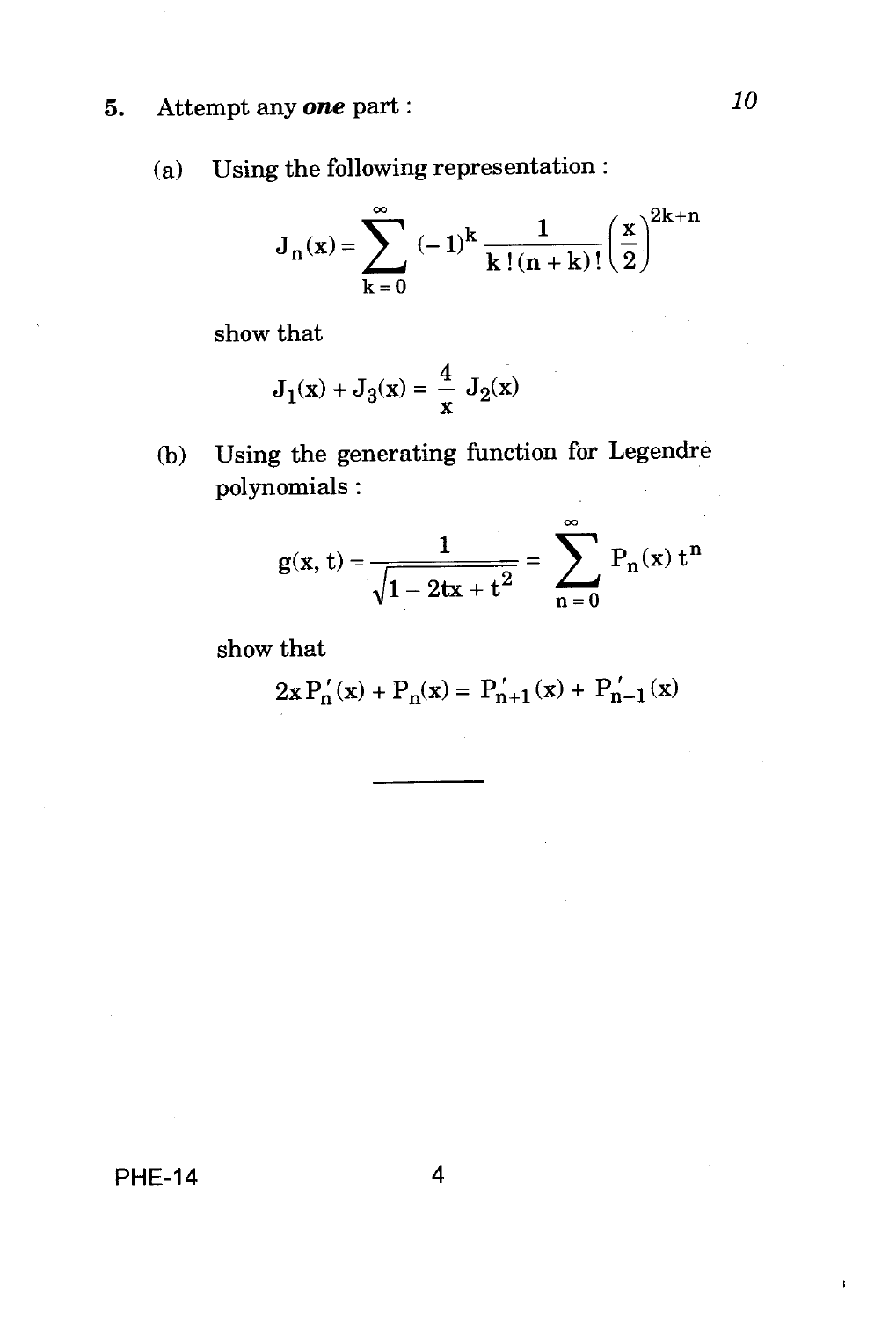पी.एच.ई.-14

विज्ञान स्नातक (बी.एस सी.)

सत्रांत परीक्षा

जून, 2014

### भौतिक विज्ञान

# पी.एच.ई.-14: भौतिकी में गणितीय विधियाँ-III

समय : 2 घण्टे

अधिकतम अंक : 50

नोट : सभी प्रश्न कीजिए । प्रत्येक प्रश्न के अंक उसके सामने दिए गए हैं । प्रतीकों के अपने सामान्य अर्थ हैं ।

- 1. कोई *पाँच* भाग कीजिए :  $2 \times 5 = 10$ 
	- (क) सिद्ध कीजिए कि 2 × 2 आव्यूह $\begin{pmatrix} 0 & -\mathrm{i} \\ . & 0 \end{pmatrix}$  हर्मिटी

भी है और ऐकिक भी।

(ख) निम्नलिखित फलन की विचित्रताओं का निर्धारण कीजिए और उनके नाम बताइए:

$$
f(z) = \frac{\sin \frac{1}{z}}{(z-i)^2}
$$

(ग)  $p \neq 0$ , s > 0 के लिए  $e^{-at}$  sin pt का लाप्लास रूपान्तर प्राप्त कीजिए ।

**PHE-14** 

5

P.T.O.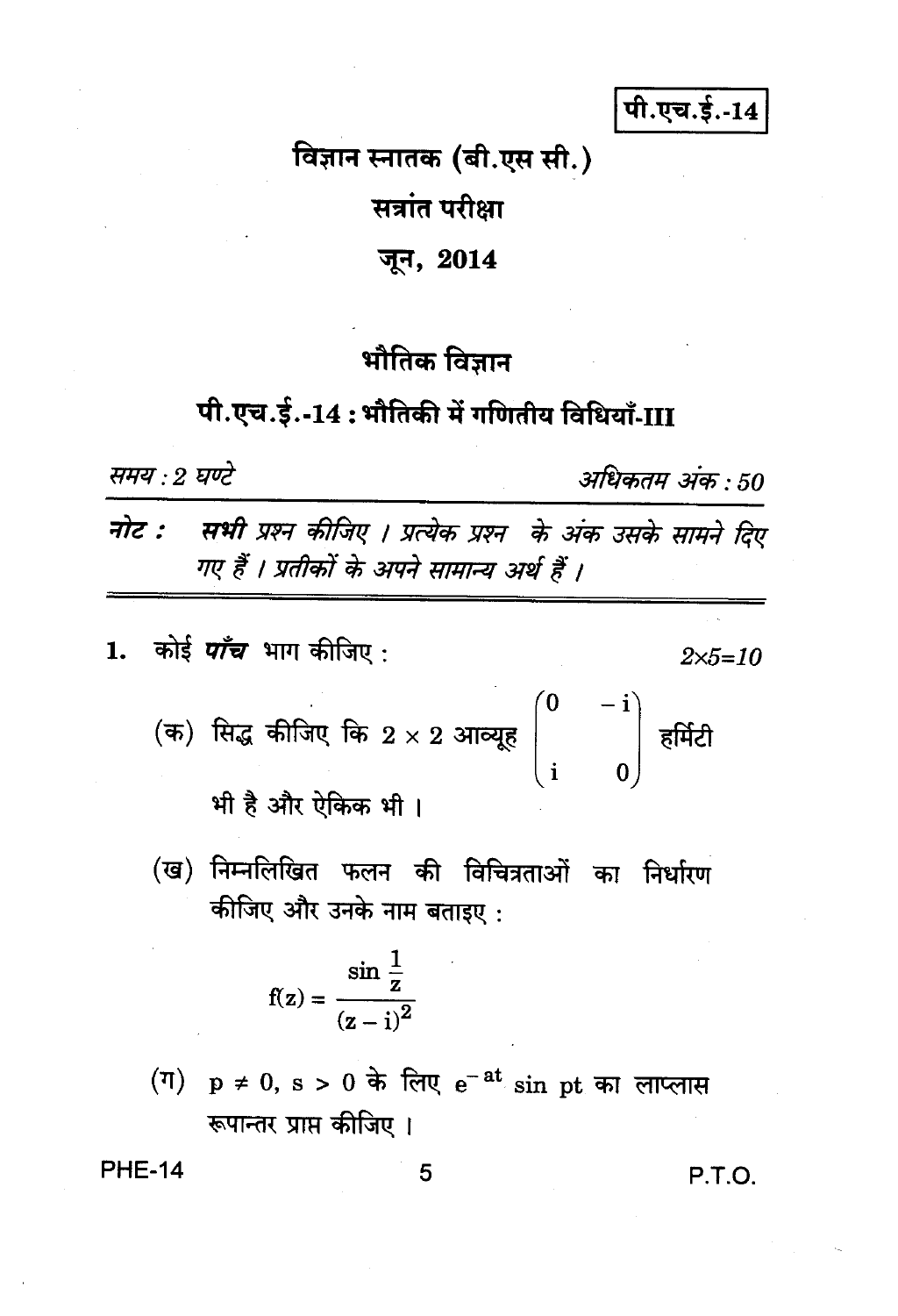- (घ) दिखाइए कि दो सदिशों के सदिश गुणनफल  $\overrightarrow{A} = \overrightarrow{B} \times \overrightarrow{C}$  को  $A_i = \varepsilon_{iik} B_j C_k$  के रूप में लिखा जा सकता है, जहाँ <sub>धांk</sub> कोटि 3 का प्रतिसममित टेन्सर है।
- (ङ) दिखाइए कि समुच्चय {1, w, w<sup>2</sup>} गुणन के अधीन कोटि 3 वाला एक चक्रीय समूह है, जहाँ ω, 1 का अधिकल्पित घनमूल है ।

(च) फलन f(z) = 
$$
\frac{ze^z}{z^2 + a^2}
$$
 का अवशिष्ट परिकलित  
कीज़िए ।

(छ) निम्नलिखित समाकल का मान परिकलित कीजिए :

$$
\int_{-\infty}^{\infty} e^{-x^2} x H_n(x) dx
$$

यदि दिया गया हो कि  $H_1(x) = 2x$  है।

कोई *दो* भाग कीजिए :  $2.$ 

 $5 \times 2 = 10$ 

- (क) सिद्ध कीजिए कि एक हर्मिटी आव्यूह के आइगेनमान वास्तविक होते हैं और उसके भिन्न आइगेनमानों के संगत आइगेनसदिश एक-दूसरे पर लांबिक होते हैं।
- (ख) द्विघात समीकरण  $3x^2 2xy + 3y^2 = 4$  के गुणांकों का आव्यूह लिखिए और उसका विकर्णन कीजिए । इसे नए चरों में प्रस्तुत कीजिए और बताइए कि यह किस शंकु परिच्छेद को निरूपित करता है।

**PHE-14**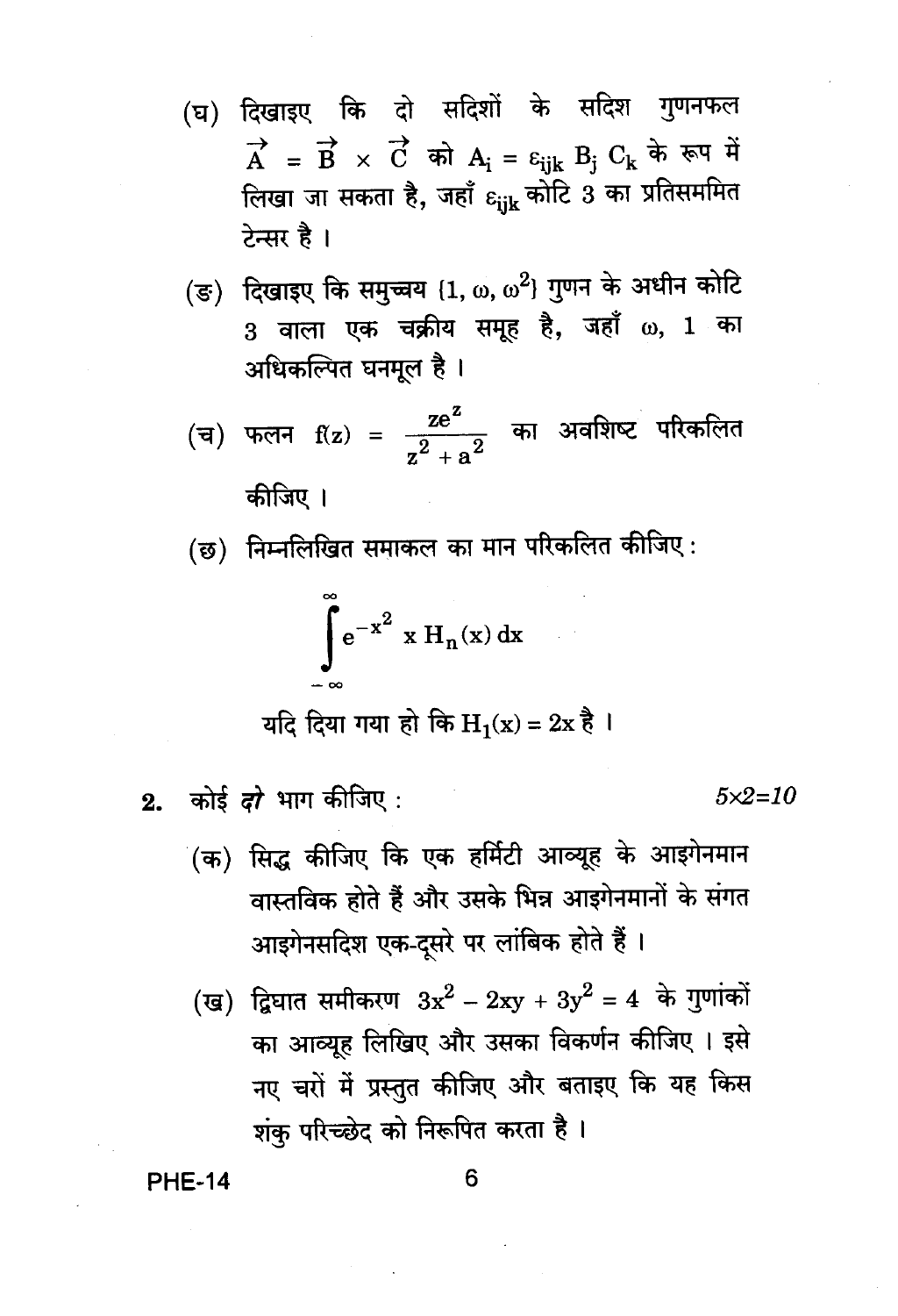(ग) निम्नलिखित आव्यूह के आइगेनमान और आइगेनसदिश परिकलित कीजिए:

$$
A = \begin{pmatrix} 0 & 1 & 0 \\ 1 & 0 & 0 \\ 0 & 0 & 0 \end{pmatrix}
$$

- 3. कोई एक भाग कीजिए :
	- (क) निम्नलिखित कन्टूर समाकल को हल कीजिए:

$$
\oint_C z^2 e^{a/z} dz
$$

जहाँ C एक एकक वृत्त है जिसका केन्द्र z = 0 पर है। (ख) निम्नलिखित समाकल का मान प्राप्त कीजिए:

$$
\int_{0}^{\infty} \frac{\cos x}{x^2 + a^2} dx
$$

4. कोई एक भाग कीजिए:

(क) फलन e<sup>-ax2</sup> का फूरिये रूपांतर प्राप्त कीजिए ।

(ख) लाप्लास रूपांतरण विधि का उपयोग करते हुए निम्नलिखित प्रारम्भिक मान समस्या को हल कीजिए:

$$
\frac{d^2y}{dt^2} + \omega_0^2 y = F_0 \sin \omega t, \omega \neq \omega_0
$$

$$
\overline{d} = 0 \quad \overline{v} = 0, \quad \frac{dy}{dt} = 0 \quad \frac{dy}{dt} = 0
$$

**PHE-14** 

$$
\mathbf{7}^{\prime}
$$

P.T.O.

10

10